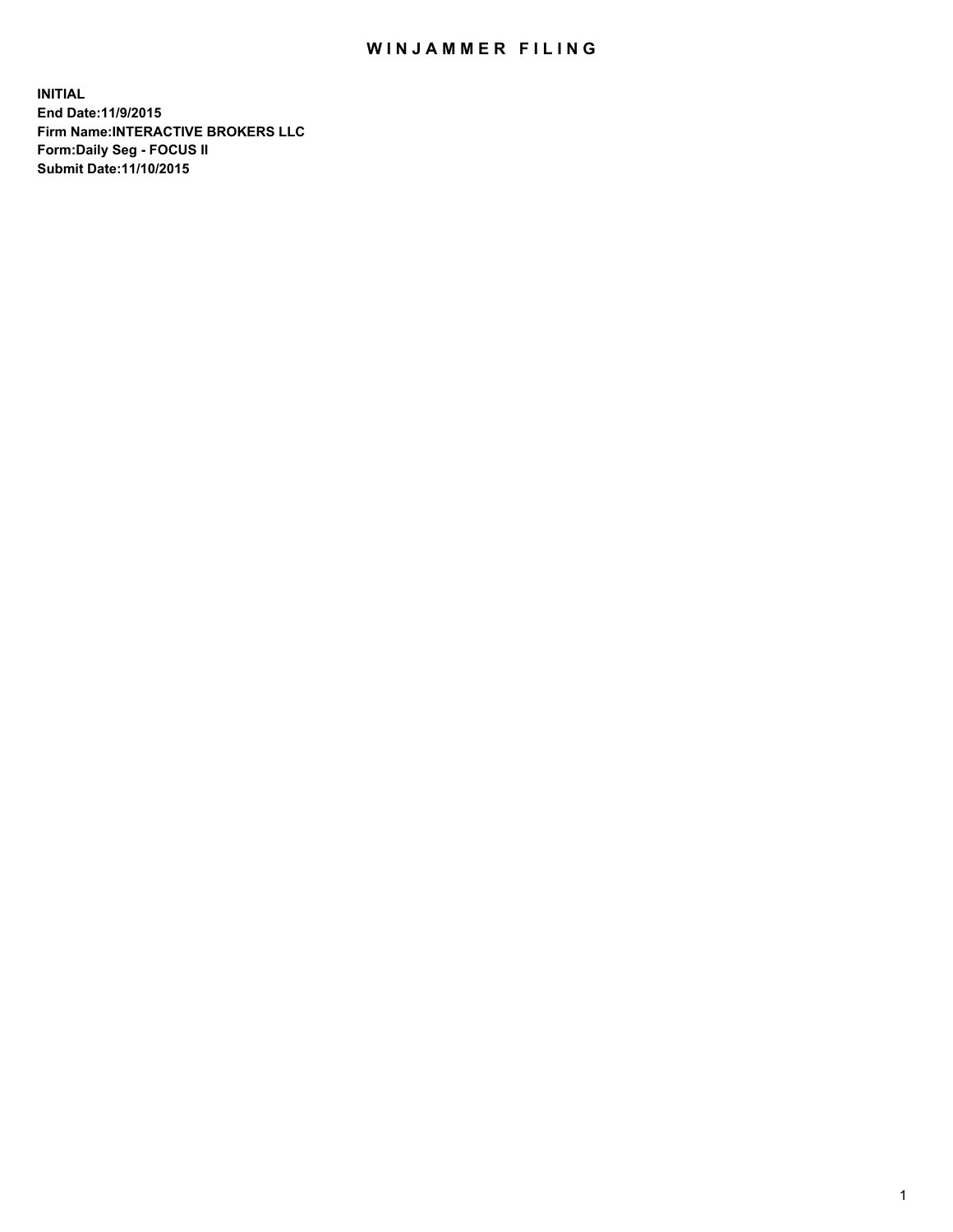## **INITIAL End Date:11/9/2015 Firm Name:INTERACTIVE BROKERS LLC Form:Daily Seg - FOCUS II Submit Date:11/10/2015 Daily Segregation - Cover Page**

| Name of Company<br><b>Contact Name</b><br><b>Contact Phone Number</b><br><b>Contact Email Address</b>                                                                                                                                                                                                                         | <b>INTERACTIVE BROKERS LLC</b><br><b>Alex Parker</b><br>203-618-7738<br>aparker@interactivebrokers.com |
|-------------------------------------------------------------------------------------------------------------------------------------------------------------------------------------------------------------------------------------------------------------------------------------------------------------------------------|--------------------------------------------------------------------------------------------------------|
| FCM's Customer Segregated Funds Residual Interest Target (choose one):<br>a. Minimum dollar amount: ; or<br>b. Minimum percentage of customer segregated funds required:% ; or<br>c. Dollar amount range between: and; or<br>d. Percentage range of customer segregated funds required between:% and%.                        | <u>0</u><br><u>155,000,000 245,000,000</u><br>00                                                       |
| FCM's Customer Secured Amount Funds Residual Interest Target (choose one):<br>a. Minimum dollar amount: ; or<br>b. Minimum percentage of customer secured funds required:% ; or<br>c. Dollar amount range between: and; or<br>d. Percentage range of customer secured funds required between: % and %.                        | $\overline{\mathbf{0}}$<br>80,000,000 120,000,000<br>00                                                |
| FCM's Cleared Swaps Customer Collateral Residual Interest Target (choose one):<br>a. Minimum dollar amount: ; or<br>b. Minimum percentage of cleared swaps customer collateral required:%; or<br>c. Dollar amount range between: and; or<br>d. Percentage range of cleared swaps customer collateral required between:% and%. | <u>0</u><br>0 <sub>0</sub><br><u>00</u>                                                                |

Attach supporting documents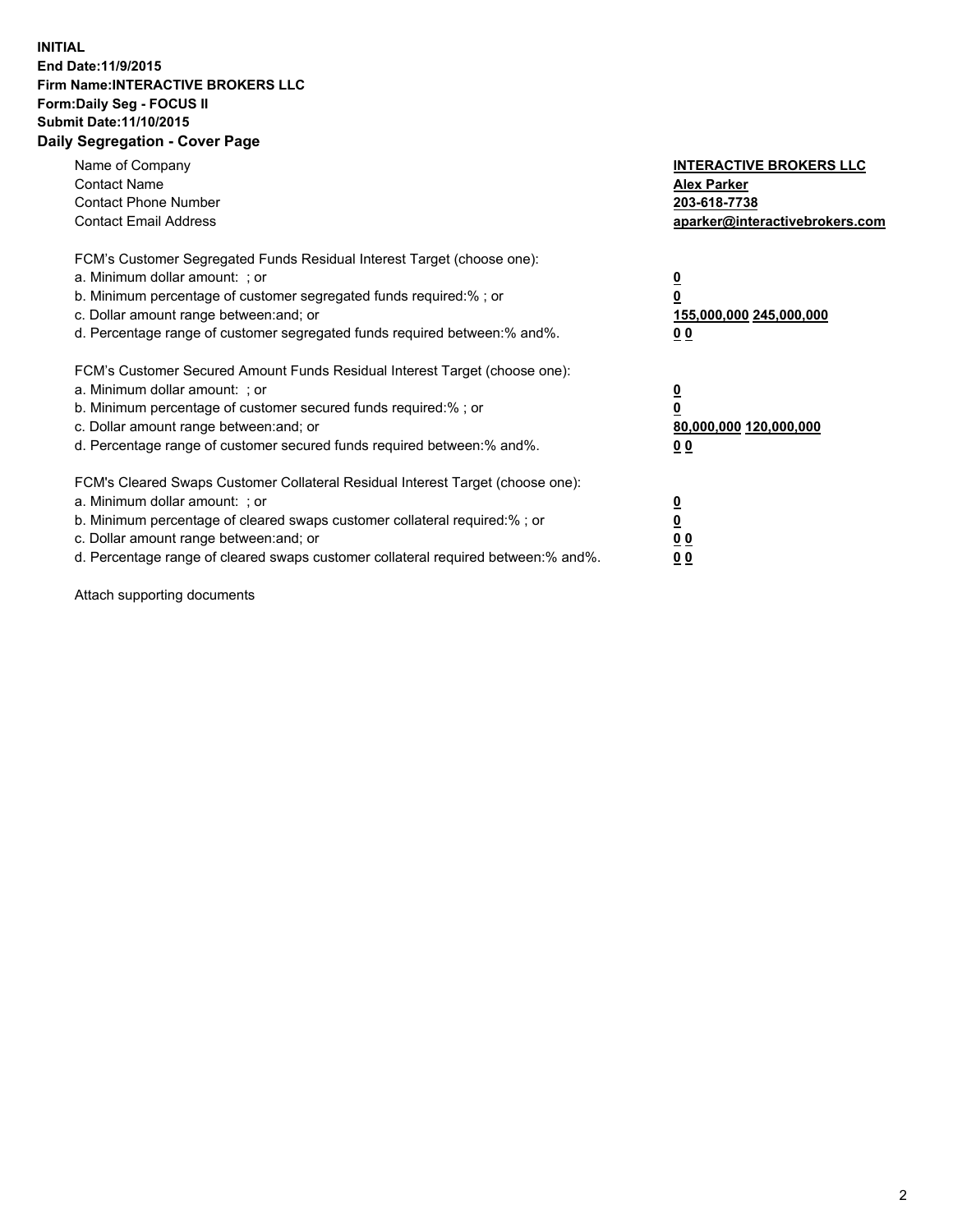## **INITIAL End Date:11/9/2015 Firm Name:INTERACTIVE BROKERS LLC Form:Daily Seg - FOCUS II Submit Date:11/10/2015 Daily Segregation - Secured Amounts**

|     | Daily Segregation - Secured Amounts                                                         |                                  |
|-----|---------------------------------------------------------------------------------------------|----------------------------------|
|     | Foreign Futures and Foreign Options Secured Amounts                                         |                                  |
|     | Amount required to be set aside pursuant to law, rule or regulation of a foreign            | $0$ [7305]                       |
|     | government or a rule of a self-regulatory organization authorized thereunder                |                                  |
| 1.  | Net ledger balance - Foreign Futures and Foreign Option Trading - All Customers             |                                  |
|     | A. Cash                                                                                     |                                  |
|     |                                                                                             | 319,760,405 [7315]               |
|     | B. Securities (at market)                                                                   | $0$ [7317]                       |
| 2.  | Net unrealized profit (loss) in open futures contracts traded on a foreign board of trade   | 60,853 [7325]                    |
| 3.  | Exchange traded options                                                                     |                                  |
|     | a. Market value of open option contracts purchased on a foreign board of trade              | 28,152 [7335]                    |
|     | b. Market value of open contracts granted (sold) on a foreign board of trade                | -54,713 [7337]                   |
| 4.  | Net equity (deficit) (add lines 1. 2. and 3.)                                               | 319,794,697 [7345]               |
| 5.  | Account liquidating to a deficit and account with a debit balances - gross amount           | 66,330 [7351]                    |
|     | Less: amount offset by customer owned securities                                            | 0 [7352] 66,330 [7354]           |
| 6.  | Amount required to be set aside as the secured amount - Net Liquidating Equity              | 319,861,027 [7355]               |
|     | Method (add lines 4 and 5)                                                                  |                                  |
| 7.  | Greater of amount required to be set aside pursuant to foreign jurisdiction (above) or line | 319,861,027 [7360]               |
|     | 6.                                                                                          |                                  |
|     | FUNDS DEPOSITED IN SEPARATE REGULATION 30.7 ACCOUNTS                                        |                                  |
| 1.  | Cash in banks                                                                               |                                  |
|     | A. Banks located in the United States                                                       | <b>149</b> [7500]                |
|     | B. Other banks qualified under Regulation 30.7                                              | 0 [7520] 149 [7530]              |
| 2.  | <b>Securities</b>                                                                           |                                  |
|     | A. In safekeeping with banks located in the United States                                   | 373,497,092 [7540]               |
|     | B. In safekeeping with other banks qualified under Regulation 30.7                          | 0 [7560] 373,497,092 [7570]      |
| 3.  | Equities with registered futures commission merchants                                       |                                  |
|     | A. Cash                                                                                     | $0$ [7580]                       |
|     | <b>B.</b> Securities                                                                        | $0$ [7590]                       |
|     | C. Unrealized gain (loss) on open futures contracts                                         | $0$ [7600]                       |
|     | D. Value of long option contracts                                                           | $0$ [7610]                       |
|     | E. Value of short option contracts                                                          | 0 [7615] 0 [7620]                |
| 4.  | Amounts held by clearing organizations of foreign boards of trade                           |                                  |
|     | A. Cash                                                                                     |                                  |
|     | <b>B.</b> Securities                                                                        | $0$ [7640]                       |
|     |                                                                                             | $0$ [7650]                       |
|     | C. Amount due to (from) clearing organization - daily variation                             | $0$ [7660]                       |
|     | D. Value of long option contracts                                                           | $0$ [7670]                       |
|     | E. Value of short option contracts                                                          | 0 [7675] 0 [7680]                |
| 5.  | Amounts held by members of foreign boards of trade                                          |                                  |
|     | A. Cash                                                                                     | 75,268,877 [7700]                |
|     | <b>B.</b> Securities                                                                        | $0$ [7710]                       |
|     | C. Unrealized gain (loss) on open futures contracts                                         | $-5,506,248$ [7720]              |
|     | D. Value of long option contracts                                                           | 28,160 [7730]                    |
|     | E. Value of short option contracts                                                          | -54,714 [7735] 69,736,075 [7740] |
| 6.  | Amounts with other depositories designated by a foreign board of trade                      | 0 [7760]                         |
| 7.  | Segregated funds on hand                                                                    | $0$ [7765]                       |
| 8.  | Total funds in separate section 30.7 accounts                                               | 443,233,316 [7770]               |
| 9.  | Excess (deficiency) Set Aside for Secured Amount (subtract line 7 Secured Statement         | 123,372,289 [7380]               |
|     | Page 1 from Line 8)                                                                         |                                  |
| 10. | Management Target Amount for Excess funds in separate section 30.7 accounts                 | 80,000,000 [7780]                |
| 11. | Excess (deficiency) funds in separate 30.7 accounts over (under) Management Target          | 43,372,289 [7785]                |
|     |                                                                                             |                                  |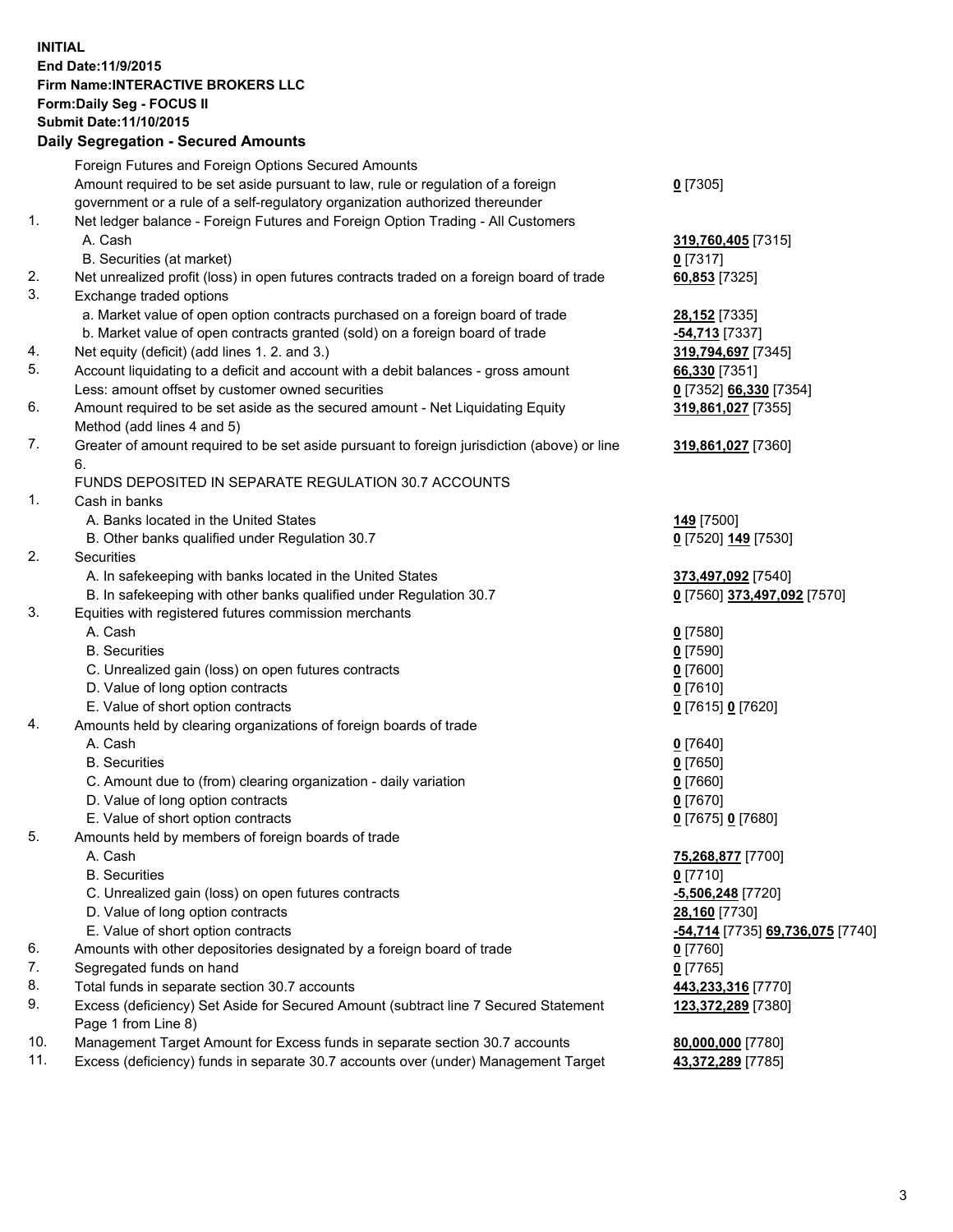**INITIAL End Date:11/9/2015 Firm Name:INTERACTIVE BROKERS LLC Form:Daily Seg - FOCUS II Submit Date:11/10/2015 Daily Segregation - Segregation Statement** SEGREGATION REQUIREMENTS(Section 4d(2) of the CEAct) 1. Net ledger balance A. Cash **2,733,173,210** [7010] B. Securities (at market) **0** [7020] 2. Net unrealized profit (loss) in open futures contracts traded on a contract market **-67,879,416** [7030] 3. Exchange traded options A. Add market value of open option contracts purchased on a contract market **89,639,806** [7032] B. Deduct market value of open option contracts granted (sold) on a contract market **-163,438,397** [7033] 4. Net equity (deficit) (add lines 1, 2 and 3) **2,591,495,203** [7040] 5. Accounts liquidating to a deficit and accounts with debit balances - gross amount **439,725** [7045] Less: amount offset by customer securities **0** [7047] **439,725** [7050] 6. Amount required to be segregated (add lines 4 and 5) **2,591,934,928** [7060] FUNDS IN SEGREGATED ACCOUNTS 7. Deposited in segregated funds bank accounts A. Cash **255,306,507** [7070] B. Securities representing investments of customers' funds (at market) **1,476,069,747** [7080] C. Securities held for particular customers or option customers in lieu of cash (at market) **0** [7090] 8. Margins on deposit with derivatives clearing organizations of contract markets A. Cash **25,641,723** [7100] B. Securities representing investments of customers' funds (at market) **1,133,992,080** [7110] C. Securities held for particular customers or option customers in lieu of cash (at market) **0** [7120] 9. Net settlement from (to) derivatives clearing organizations of contract markets **-7,762,118** [7130] 10. Exchange traded options A. Value of open long option contracts **89,617,387** [7132] B. Value of open short option contracts **-163,416,049** [7133] 11. Net equities with other FCMs A. Net liquidating equity **0** [7140] B. Securities representing investments of customers' funds (at market) **0** [7160] C. Securities held for particular customers or option customers in lieu of cash (at market) **0** [7170] 12. Segregated funds on hand **0** [7150] 13. Total amount in segregation (add lines 7 through 12) **2,809,449,277** [7180] 14. Excess (deficiency) funds in segregation (subtract line 6 from line 13) **217,514,349** [7190] 15. Management Target Amount for Excess funds in segregation **155,000,000** [7194]

16. Excess (deficiency) funds in segregation over (under) Management Target Amount Excess

**62,514,349** [7198]